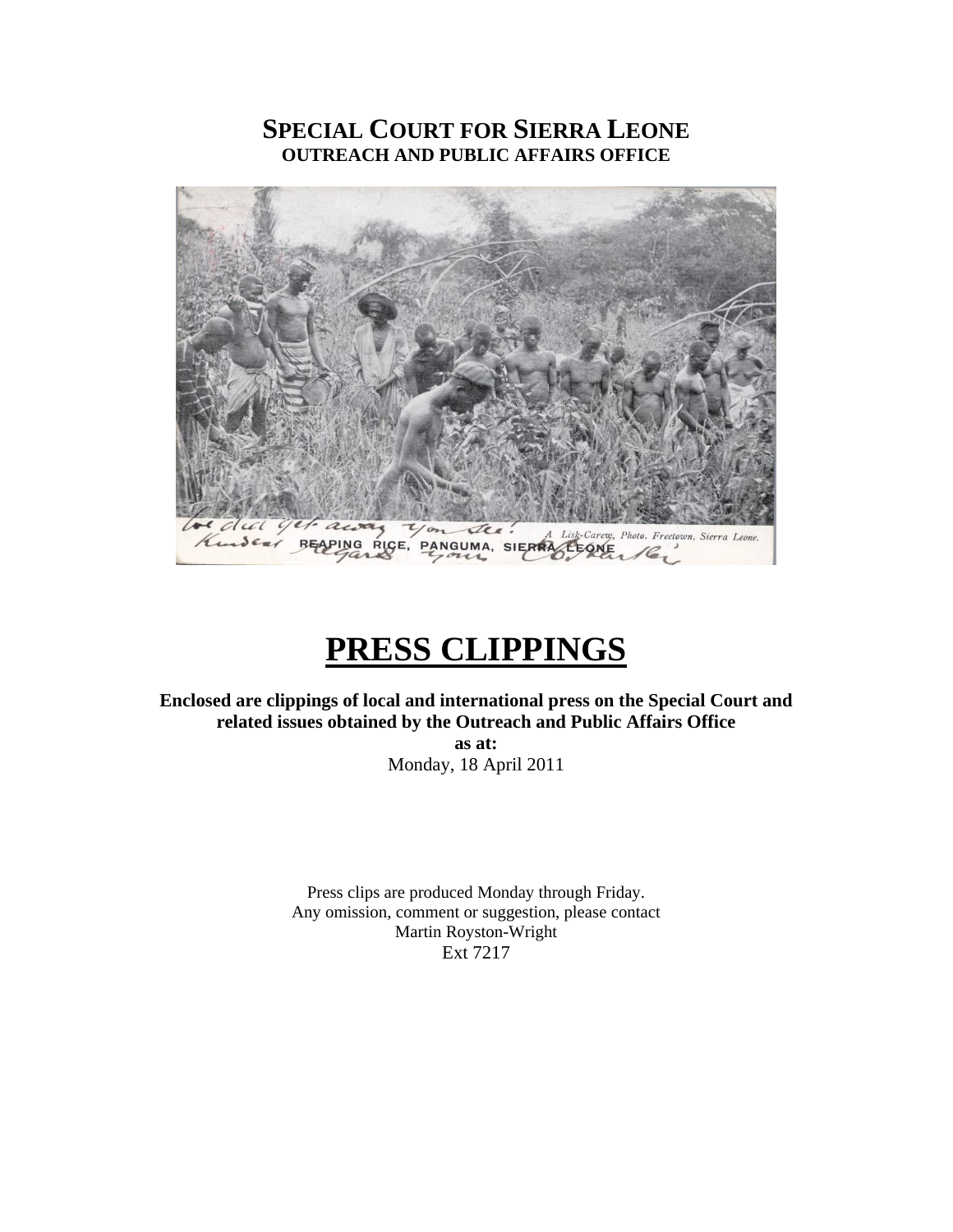| <b>International News</b>                                                                   |              |
|---------------------------------------------------------------------------------------------|--------------|
| Prosecution A Fate Better Than Death For Tyrants? / National Public Radio                   | Pages 3-6    |
| UN War Crimes Tribunal Convicts Two Former Croatian Generals Over Atrocities / UN News      | Pages 7-8    |
| The ICC Has Given Ruto and Uhuru a New Rope With Which to Hang Themselves / Daily Nation    | Pages $9-10$ |
| NGOs Identify Chaos Victims For Hague Cases / The Standard                                  | Page 11      |
| Rwanda Genocide: Erlinder v. Kagame in the Court of Public Opinion / San Francisco Bay View | Pages 12-14  |
| Africa: International War Crimes - Whose Truth? Whose Justice? / All Africa.Com             | Pages 15-18  |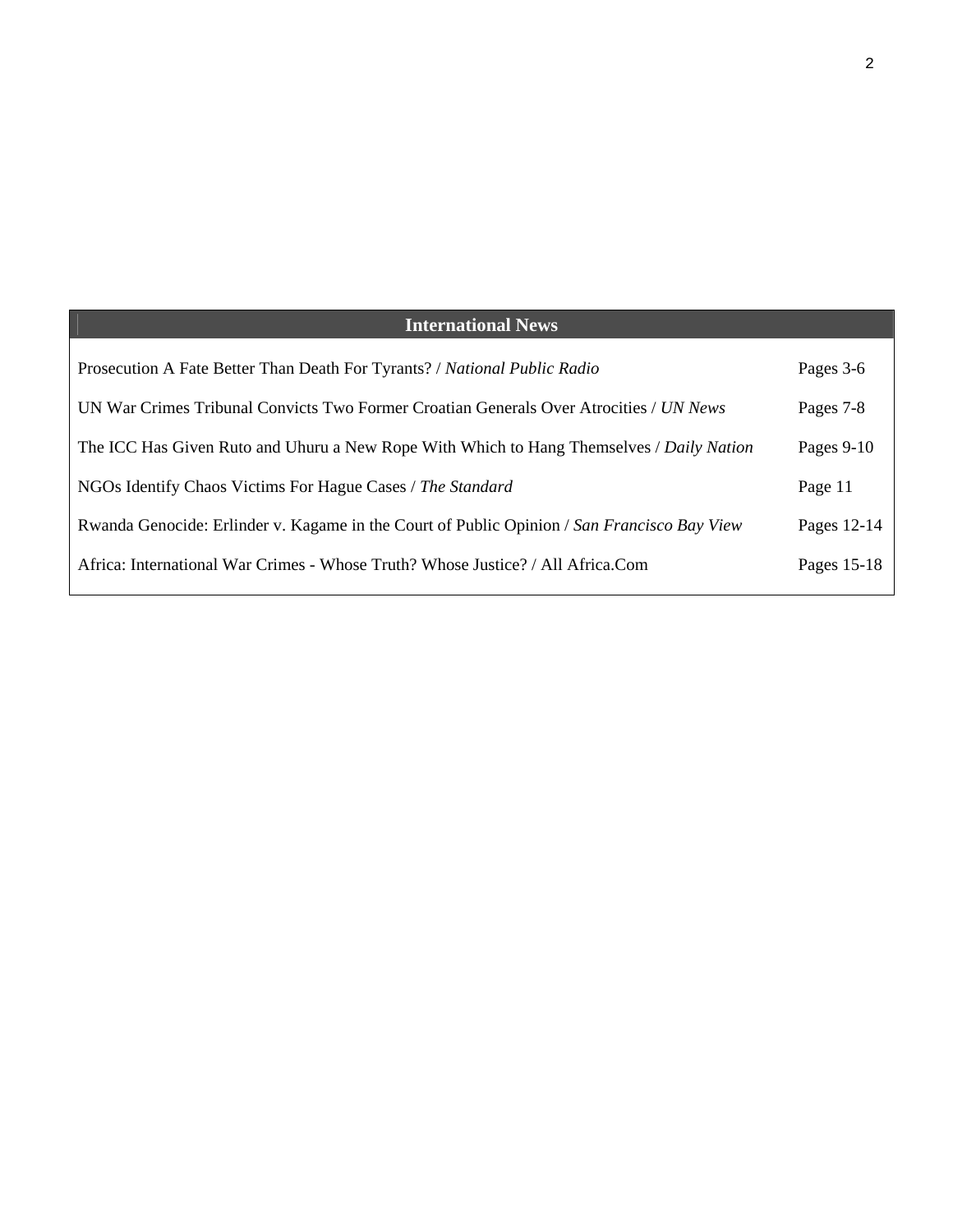# National Public Radio

Monday, 18 April 2011

#### **Prosecution A Fate Better Than Death For Tyrants?**

#### By Alan Greenblatt



Issouf Sanogo/AFP/Getty Images

*Then-President President Laurent Gbagbo of Ivory Coast and his chief of staff, Gen. Mathias Doue, attend a welcoming ceremony for Malian President Alpha Oumar Konare on Dec., 29, 2000, in Abidjan.* 

For deposed dictators, the old promise of a comfortable exile spent in a foreign capital or

some tropical country is no longer a likely end.

Instead, many face the threat of prosecution for perpetrating violence against their own people.

Not everyone is convinced that's an entirely good thing. The prospect of an international trial, some argue, can convince a tyrant he should hold on to power longer, leading to more violence in forcing his ouster.

"If they think they're going to lose everything, they won't leave," says Danielle Pletka, vice president for foreign and defense policy studies at the American Enterprise Institute, a conservative think tank. "It will be holding on to power or death."

Such arguments are raised nearly every time an autocrat nears his end. Many Egyptians celebrated Tuesday with the announcement that ousted President Hosni Mubarak and his sons would be detained and questioned about corruption and the alleged order to shoot protesters.

#### **Trying Tyrants**

**Ongoing:** Former Argentine dictators Jorge Videla and Reynaldo Bignone are on trial in that country for alleged crimes including stealing babies in the 1970s and 1980s.

**April 7:** Three Kenyan leaders appeared before the International Criminal Court to face charges related to post-election violence that left 1,200 people dead in 2007.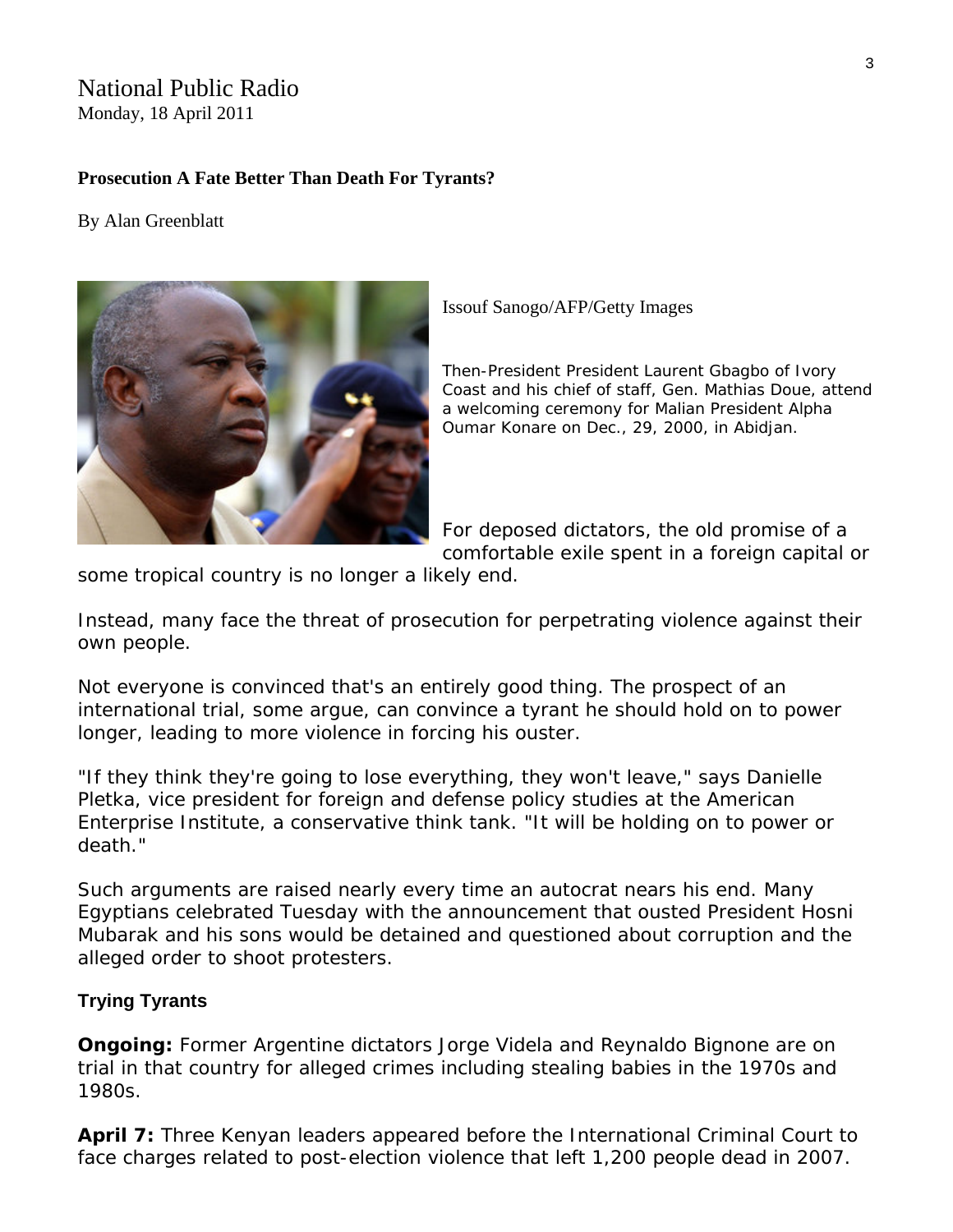**March 11:** Arguments ended in the three-year trial of former Liberian President Charles Taylor at a U.N.-sponsored court in Sierra Leone. A verdict in the war crimes case may take months.

**2010:** A U.N.-backed Cambodian war crimes tribunal sentenced Kaing Guek Eav, a commander in the Khmer Rouge regime, to 35 years for war crimes.

**2009:** The ICC indicted its first sitting head of state, Sudanese President Omar al-Bashir, for war crimes. The ICC also opened its first trial, of Congolese warlord Thomas Lubanga, who was accused of using child soldiers.

**2006:** The genocide trial of former Serbian leader Slobodan Milosevic, held by the U.N.'s International Criminal Tribunal for the former Yugoslavia, ended after four years with his death in a prison cell.

**2003:** The U.N.-sponsored Special Court for Sierra Leone began trials of those accused of atrocities during that country's civil war.

But in other African countries, the prospect of prosecution has been received differently. Some observers believe that Libyan leader Moammar Gadhafi and Ivory Coast's Laurent Gbagbo might have been more willing to surrender power if offered a comfortable exile, rather than the promise of prosecution.

The fact, however, that deposed leaders have surrendered and gone on to face trial before venues such as the International Criminal Court in The Hague disproves the notion that fear of criminal charges means they will fight to the last soldier, says John Norris of the Center for American Progress, a progressive think tank.

"It has rarely played out that way," says Norris, who directs the center's peacebuilding initiative.

# **'Era Of Remembrance'**

War criminals have faced the prospect of prosecution at least since the Nuremberg trials that followed World War II. But the threat for sovereigns has stepped up in recent years.

The International Criminal Court was established by a treaty that went into effect in 2002. And the idea of bringing deposed leaders to justice is in keeping with the current "era of remembrance," as University of Virginia historian Alon Confino describes it.

Stable countries sometimes apologize for historic crimes such as slavery and genocide against indigenous peoples, while nations emerging from periods of violence now routinely establish truth and reconciliation commissions to create official records of human-rights abuses perpetrated by former governments.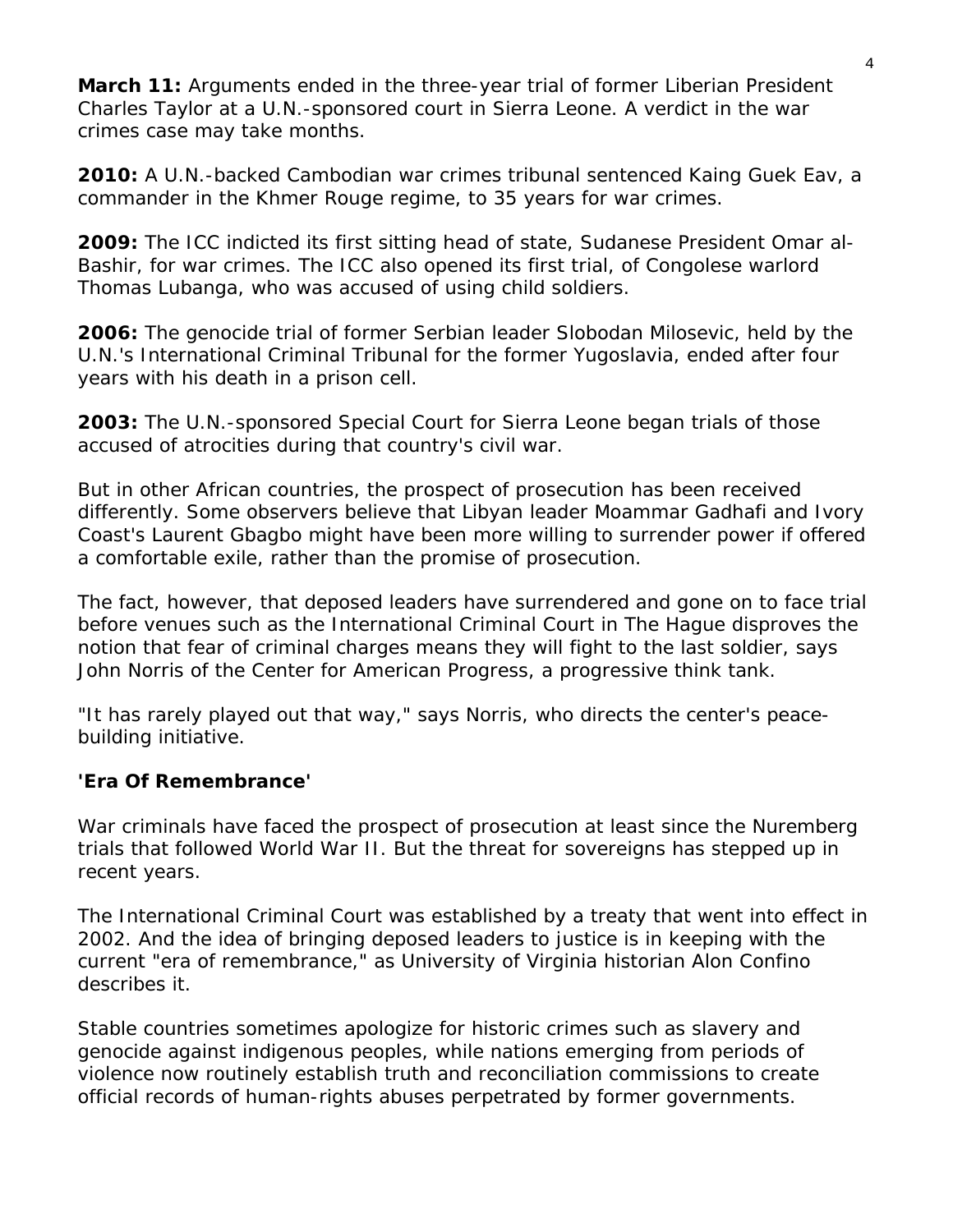

## Fred Ernst/AFP/Getty Images

*Former Yugoslavia President Slobodan Milosevic is pictured at the U.N. War Crimes Tribunal in The Hague, Netherlands, on Feb, 15, 2002.* 

Trials of war criminals can be "one of several tools" the international community or an individual state can use, says Richard Dicker,

director of the Human Rights Watch international justice program, including truth commissions and the release of secret documents.

But trials, Dicker says, not only hold individuals to account but help establish that atrocities such as mass slaughter of civilians or rape are held unacceptable.

"Trials and criminal justice are an important statement of values," he says. "Bringing those people to trial is a way of honoring the victims of these crimes, as well as inserting the rule of law in what are undoubtedly some of the worst circumstances."

## **Justice Transcending Boundaries**

Dicker says that one aspect of a society re-establishing itself after a period of upheaval is the attempt to weed out the worst actors, whether it's keeping a former president from playing a disruptive role during the transition or removing individuals from the military or security forces who are associated with serious abuses.

# **Comfortable Exile**

Not every deposed dictator is brought to trial. Many flee to comfortable exiles, often being accused of raiding the nation's treasury as a final act.

Former President Zine El Abidine Ben Ali, who fled Tunisia in January, has been living in a palace in Saudi Arabia — following the trail of ousted leaders Nawaz Sharif of Pakistan and Idi Amin of Uganda.

Haitian President Jean-Claude "Baby Doc" Duvalier fled for exile along the French Riviera in 1986. Upon his return to Haiti in January, he was quickly brought up on corruption charges.

And when Ferdinand Marcos died in exile in Hawaii, after being ousted from the Philippines, President George H.W. Bush released a statement saying that by leaving when he did, Marcos "permitted the peaceful transition to popular, democratic rule."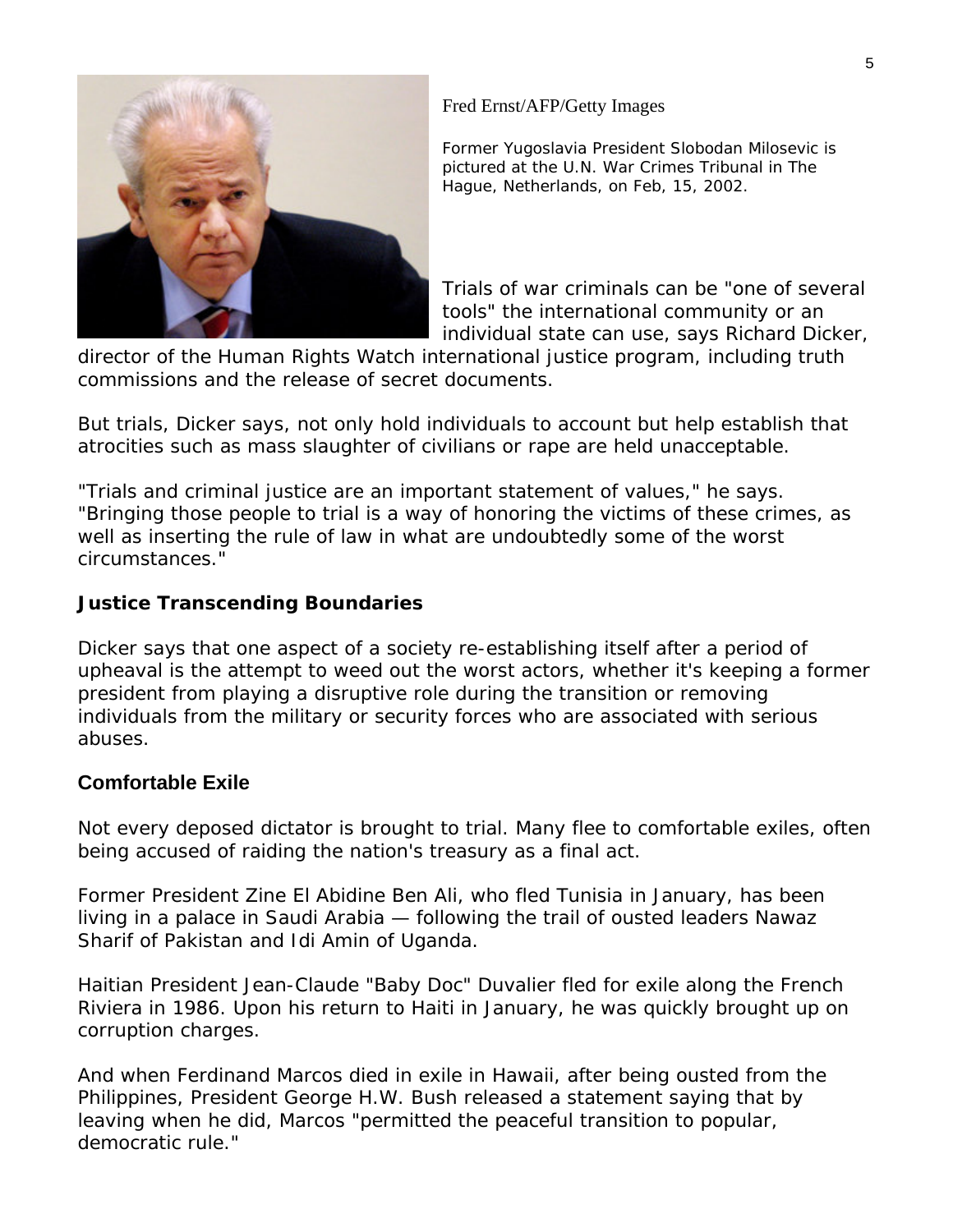"The militia guys are more conscious than ever of the ICC, of the fact that they may end up facing repercussions for their actions on the ground," says Norris, the former executive director of the Enough Project, an advocacy group that works against genocide and war crimes. "If you look back over the past 20 years, we've had a profound change in how the international community views international justice, and the fact that sovereigns can't do just anything to their people because of international borders."

But critics still worry that it becomes harder to ease someone from power peacefully when he is threatened with criminal charges.

"People want justice and closure, but on the other hand they're willing to trade that to get rid of the guy now," says AEI's Pletka.

Gbagbo might have been more likely to surrender had the ICC not been publicly talking about its plans for prosecuting him for weeks before his capture Monday in a bunker, says John Campbell, a senior fellow for Africa policy studies at the Council on Foreign Relations. Those weeks were filled with political violence and the murder of hundreds of Ivorians.



Jerry Lampen/Getty Images

*Former Liberian President Charles Taylor waits for the start of the prosecution's closing arguments during his trial at the U.N. Special Court for Sierra Leone in Leidschendam on on Feb. 8.* 

"Once the question of prosecution came up, the notion of a posh retirement on the Riviera goes out the window," Campbell says.

Dicker, the Human Rights Watch attorney, says that it's difficult to know the factors that lead some dictators decide to leave their capitals, while others fight to the bitter end. He notes that Charles Taylor, Liberia's former president, may have found his recently concluded trial uncomfortable but ultimately a more agreeable fate than the violent killing of Samuel Doe, his predecessor.

"I don't think there's a record to really show, my gosh, criminal charges only stiffens the spines of these rulers," Dicker says, "and binds them to fighting to the death."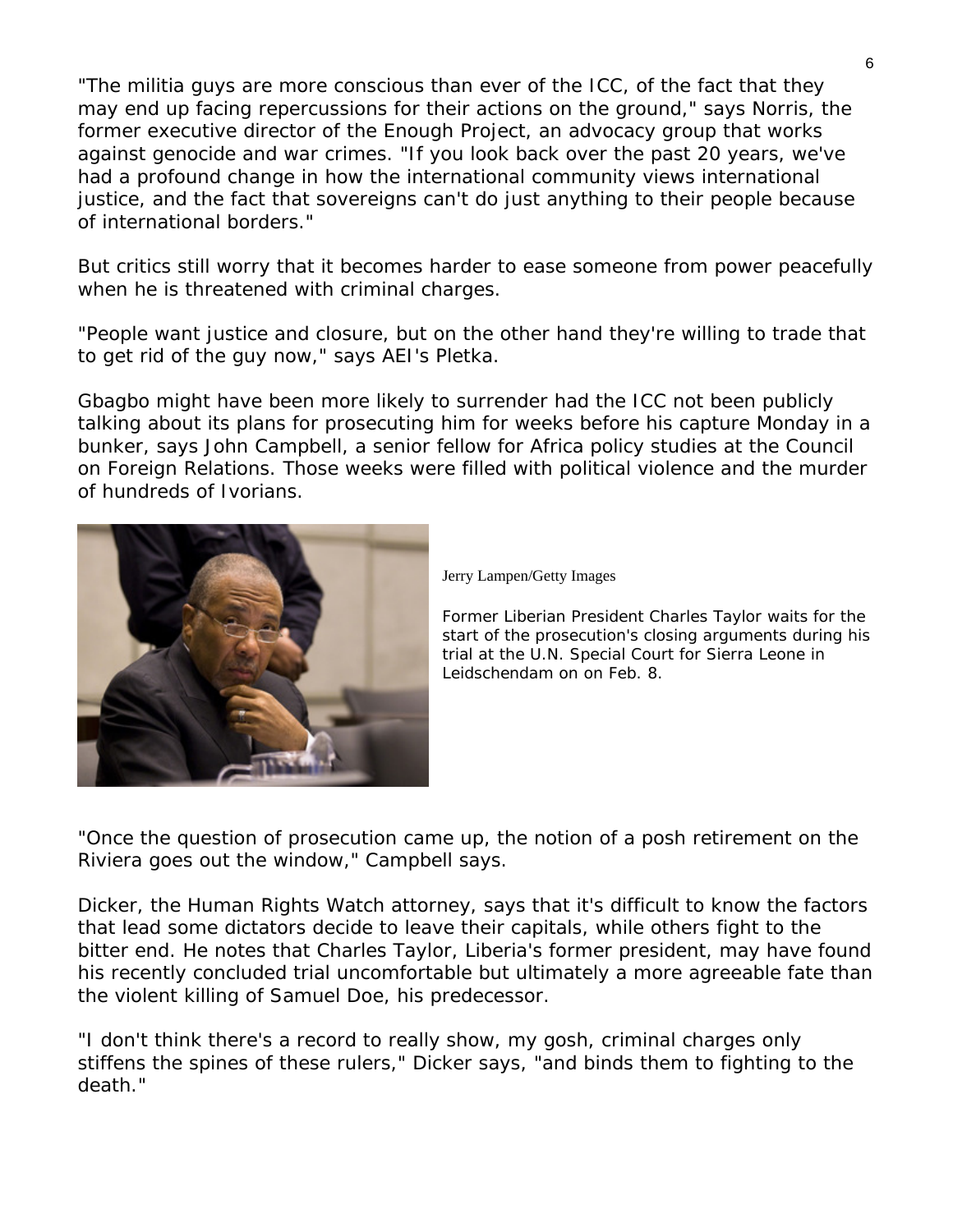# United Nations News Friday, 15 April 2011

## **UN war crimes tribunal convicts two former Croatian generals over atrocities**



*ICTY courtroom* 

Two former top Croatian generals were today [convicted](http://www.icty.org/sid/10633) and sentenced to lengthy jail terms by a United Nations war crimes tribunal over atrocities carried out against ethnic Serb civilians during a military offensive in the Balkan conflicts of the 1990s.

But a third ex-general was acquitted by judges at the International Criminal Tribunal for the former Yugoslavia (ICTY) on charges relating to his role in the same offensive, known as Operation Storm, in the Krajina region of Croatia in mid-1995.

Judges serving on the ICTY trial chamber found Ante Gotovina and Mladen Markac guilty of various crimes against humanity, including murder, persecutions, deportation and plunder. Both were acquitted of charges of inhumane acts (forcible transfer).

Mr. Gotovina, 55, who commanded the Split military district of the Croatian army from 1992 to 1996, was sentenced to 24 years in prison. Mr. Markac, 55, who served as the Assistant Interior Minister in charge of Special Police matters after 1994, was jailed for 18 years.

Ivan Cermak, 61, who commanded the Knin Garrison from August 1995, was acquitted of all charges, including murder, persecutions, deportation and the wanton destruction of cities, towns or villages.

The judges noted that Operation Storm took place within a wider armed conflict in the former Yugoslavia and followed years of Serb-Croat ethnic tensions in the Krajina region and crimes committed against Croats.

But Judge Alphons Orie, who presided over the trial, said that the case was not about the legality of resorting to and conducting war.

"This case was about whether Serb civilians in the Krajina were the targets of crimes and whether the accused should be held criminally liable for these crimes," he stressed.

The judges found that "a high number of crimes" were carried out during Operation Storm, which had the objective of permanently removing ethnic Serbs from the Krajina region by either force or threat of force.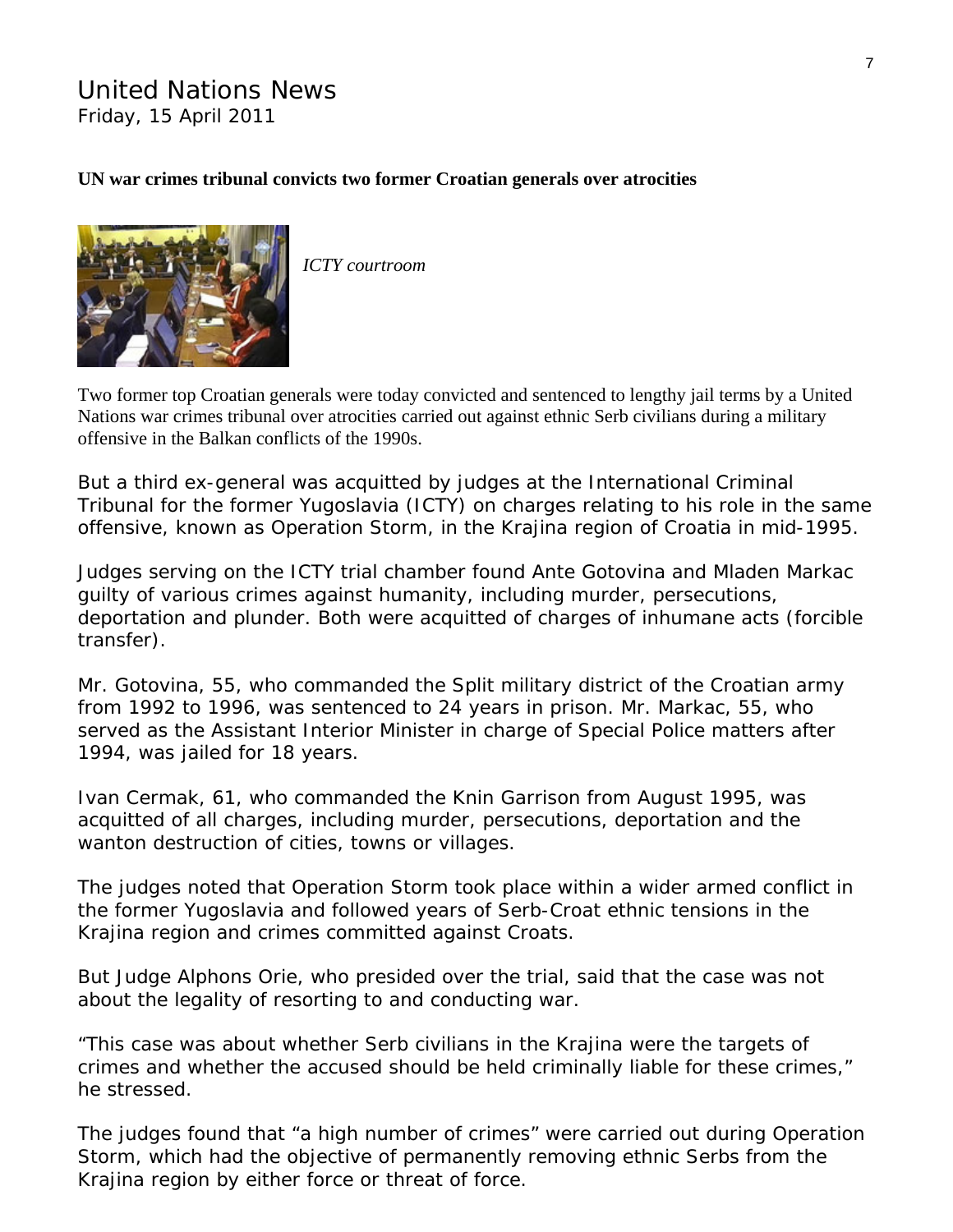At the end of July 1995 the then Croatian president Franjo Tudman met with highranking military officials – including Mr. Gotovina and Mr. Markac – to discuss Operation Storm, which began on 4 August.

Military forces and special police under the control or influence of Mr. Gotovina and Mr. Markac shelled a series of towns and villages, murdered several elderly residents of another village and burned or looted property belonging to ethnic Serb civilians.

The men created a climate of impunity and were aware of the involvement of subordinates in the commission of these crimes, but did nothing to stop them.

The judges found, however, that Mr. Cermak did not have effective control over army units outside of his own subordinates at the Knin garrison, and there was no reliable evidence that those subordinates committed crimes.

The joint trial of the three former generals was one of the ICTY's longest, beginning in March 2008 and concluding in September last year. The tribunal, which is based in The Hague, has concluded proceedings against 125 people and is still conducting proceedings against 34 others.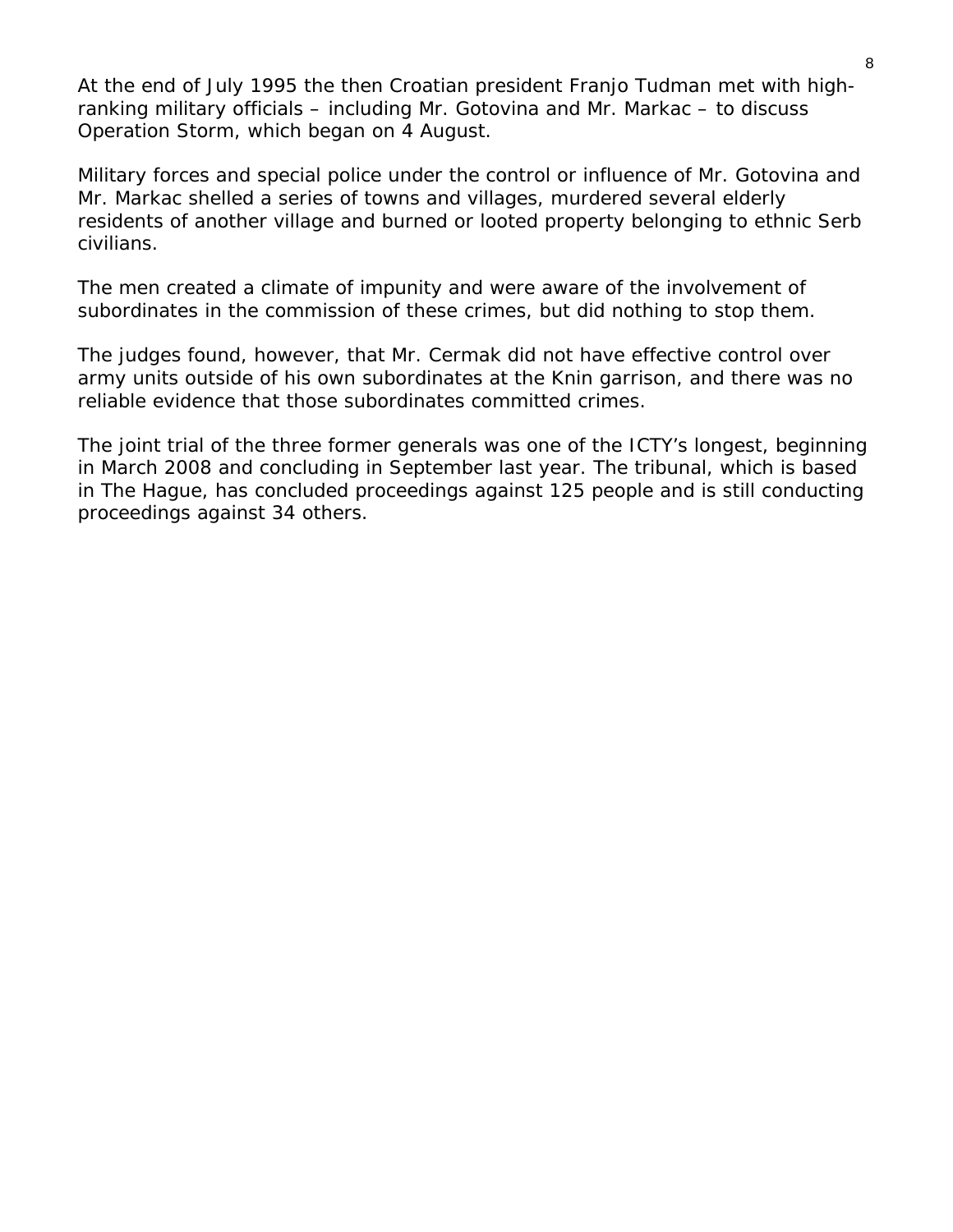Daily Nation Sunday, 17 April 2011

## **The ICC has given Ruto and Uhuru a new rope with which to hang themselves**

#### By SAM CHEGE

The International Criminal Court has given Mr Uhuru Kenyatta and Mr William Ruto a new rope with which to hang themselves.

At their first formal appearance before the court a week and half ago, the presiding judge of the Pre-Trial Chamber II, Justice Ekaterina Trendafilova, twice warned all the six suspects that they risked being arrested if they continued making statements that could trigger violence back home.

The judge noted that while the order was not directed at anyone in particular, it was prompted by news reports from Kenya the court had been following.

Anyone reading news from Kenya lately can possibly guess whom the judge had in mind. Of the six suspects, Mr Kenyatta and Mr Ruto have been the most vocal and have lately criss-crossed the country holding rallies and giving venomous speeches, complete with unprintable vulgarities. The court order was most likely directed at them. Will they listen?

A better question to ask perhaps is, how long will it take before the two start doing exactly what the court has warned them not to?

Five things lead me to conclude that, as sure as night follows day, Mr Kenyatta and Mr Ruto will violate the latest court order and they could find themselves back at The Hague, this time as permanent residents.

First, the two have already violated one of the conditions imposed on them by Luis Moreno-Ocampo. When the ICC prosecutor disclosed the names of the six suspects back in December, he said that one of the conditions they had to observe to remain free was to cease any direct contact.

We know how long they observed that order. They have since held political rallies in broad daylight where images of the two together are beamed by the media to all and sundry.

Second, the supporting cast of politicians and hangers-on at their rallies across the country have often served as cheer-leaders urging them on in a shadow-boxing match with their imagined enemies.

You only need to listen to some of the speeches from these MPs and you will understand why Mr Ruto and Mr Kenyatta might find it irresistible to take the cue and up the ante whenever they take to the microphone. The temptation to play to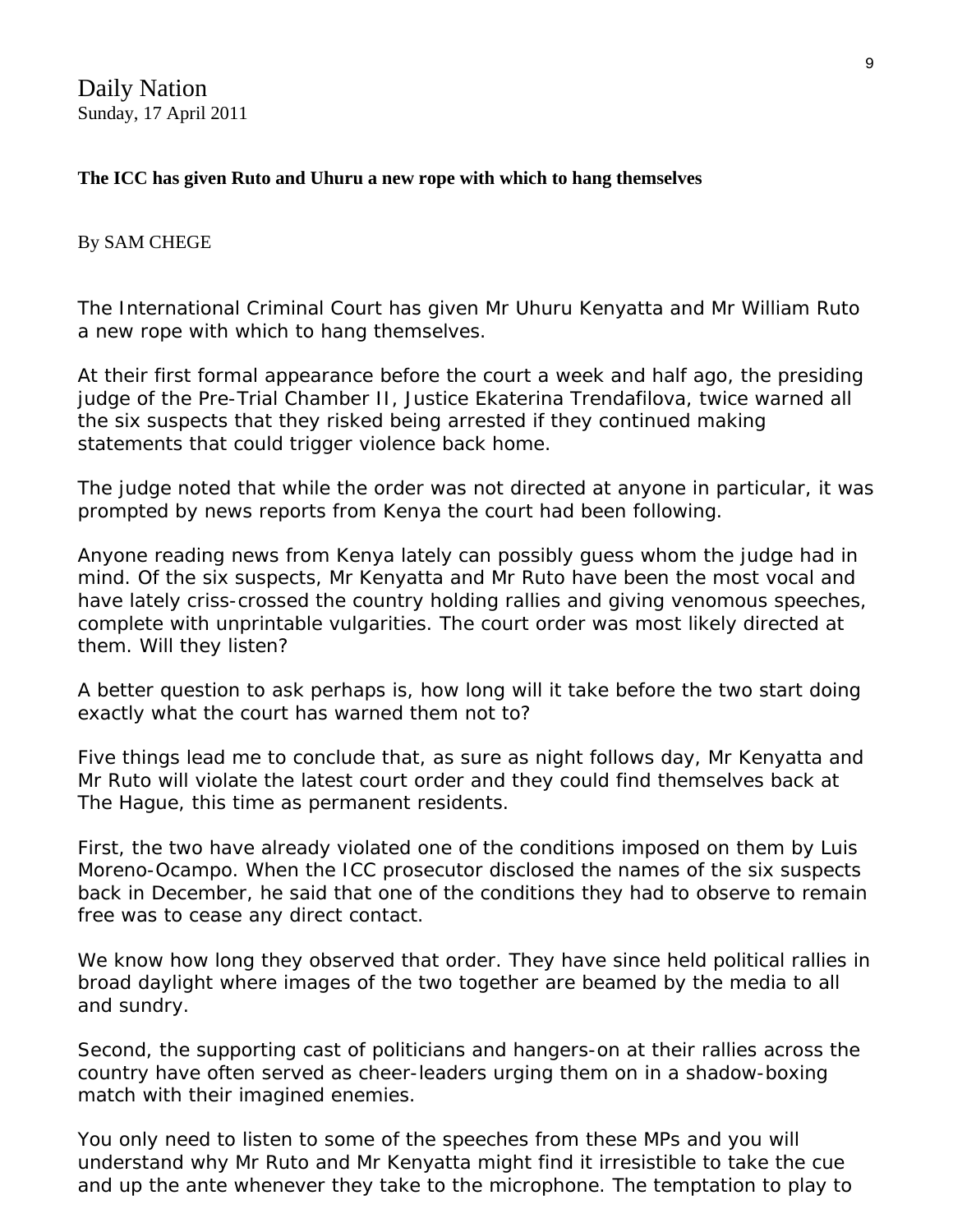the gallery will continue to shadow them, and it will require great personal discipline to do otherwise.

Third, the court's order comes at a time when politicians are beginning to position themselves for the 2012 elections. It is absurd to expect the two to stay on the sidelines and not dive back into the political scene if they hope to stay politically relevant.

We can expect them to start campaigning and acting as if the ICC trials are a bad dream that will somehow go away. As they do so, it will be interesting to see whether their speeches will focus on policy and development issues, or whether they will continue using unprintable words directed at their opponents, the ICC process, and anyone else standing in their way. I fear I know the answer.

Fourth, the two are no longer individuals facing the ICC alone. They have managed to frame their problem with the ICC as political rather than legal.

While most Kenyans can easily distinguish between lies and propaganda, others are unwilling to face the facts and have swallowed the lie and elevated the two to tribal chieftains. Tribal leaders do not retreat, even in the face of ICC warnings. They charge head on or risk losing their credibility.

Finally, watching the Ocampo Six, you get the feeling that while some of them understand the gravity of the charges facing them and have decided to keep quiet and engage the process legally, others have responded with abandon, recklessness, and sheer immaturity that does not help their cases at all. Perhaps it is the naivety of youth.

But you also get the disquieting feeling that you are watching a Greek tragedy unfold and the characters can never out-run their innate flaws and their fateful destiny.

It may be time for Mr Kenyatta's and Mr Ruto's families and their true friends to intervene and repeat the ICC order to them in slow motion. Perhaps that will save them a premature trip back to The Hague. And this time, they cannot blame their opponents.

*Dr Chege teaches at Kansas State University, US.*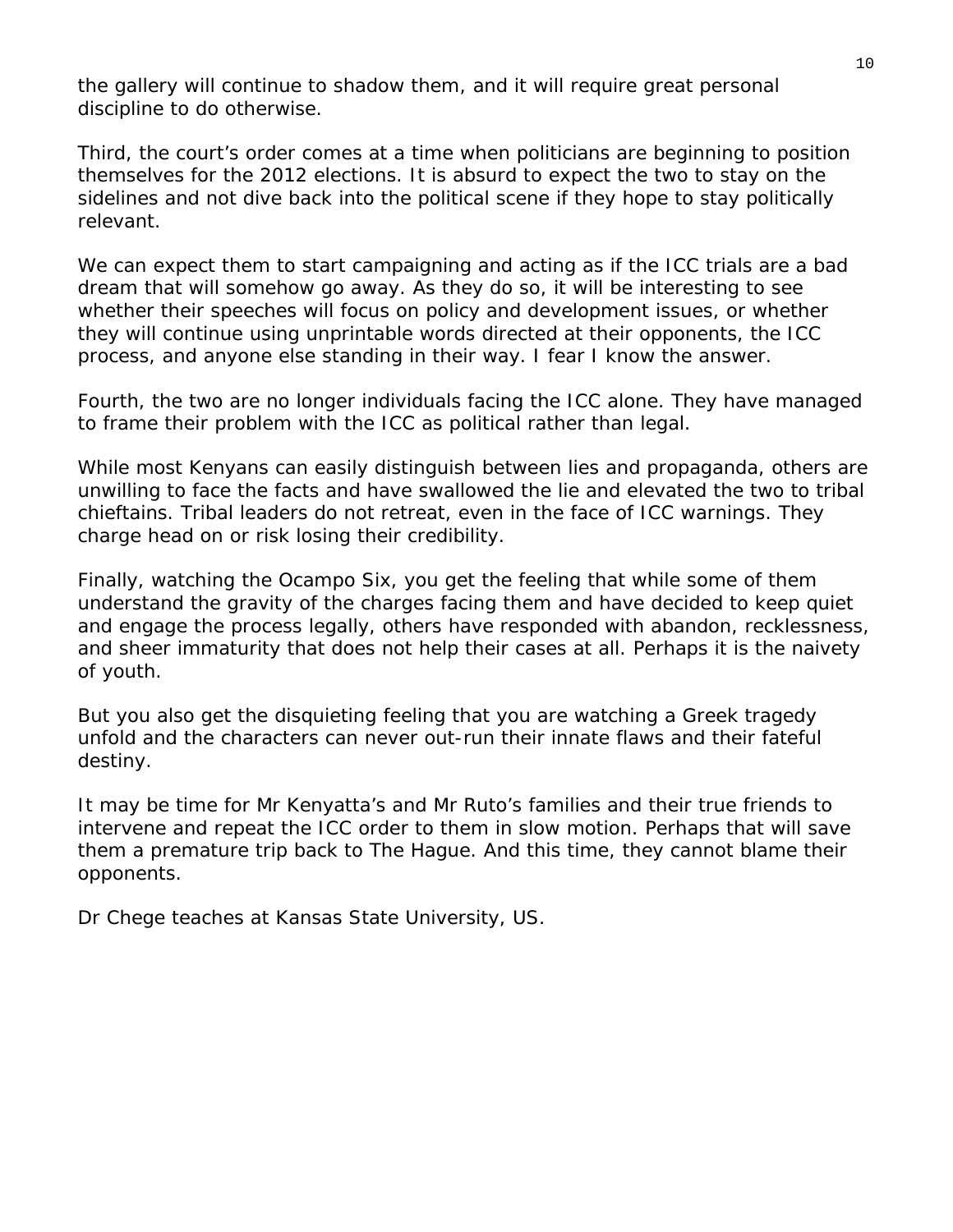## **NGOs identify chaos victims for Hague cases**

## By PETER ATSIAYA

National Council of NGOs has started a process of identifying victims of post-election violence to take part in trials facing the 'Ocampo Six' at The Hague.

National chairman Ken Wafula said they would identify victims who suffered in various categories to help them travel to the International Criminal Court at The Hague to have their interests represented during the trials.

"We would pick on victims who were raped, crippled, lost relatives or property and facilitate their travelling to The Hague," Mr Wafula said.

Speaking in Eldoret on Sunday, Wafula said they would identify lawyers to represent the victims' cases at the ICC.

He added that the victims' interests should not be ignored in the quest for justice at the ICC.

## **Victims' Major role**

He challenged ODM leadership to use the money they wanted to spend on hiring lawyers for their members on the Ocampo list to hire lawyers for the victims.

"Victims' cases would play a major role in assisting the judges in making decisions on the cases faces the Ocampo Six," he added.

The group has made a request to Dutch Ambassador Laetitia van den Assum to prevail upon her country to assist the victims in travelling logistics, he said.

"The Ambassador proposed the Dutch Government would consider assisting the victims attend court proceedings once the trials commence," he added.

Wafula asked the Government to assist the victims to get legal services from the lawyers for effective representation at The Hague.

#### Must be heard

"If the Government has gone ahead to hire reputable lawyers for the suspects it should do the same to victims for their voices to be heard at The Hague," he added.

"The Government should treat those involved in cases at The Hague equally," he said.

Wafula argued that the proceedings at The Hague would be of great value if the voices of victims who are seeking justice are heard.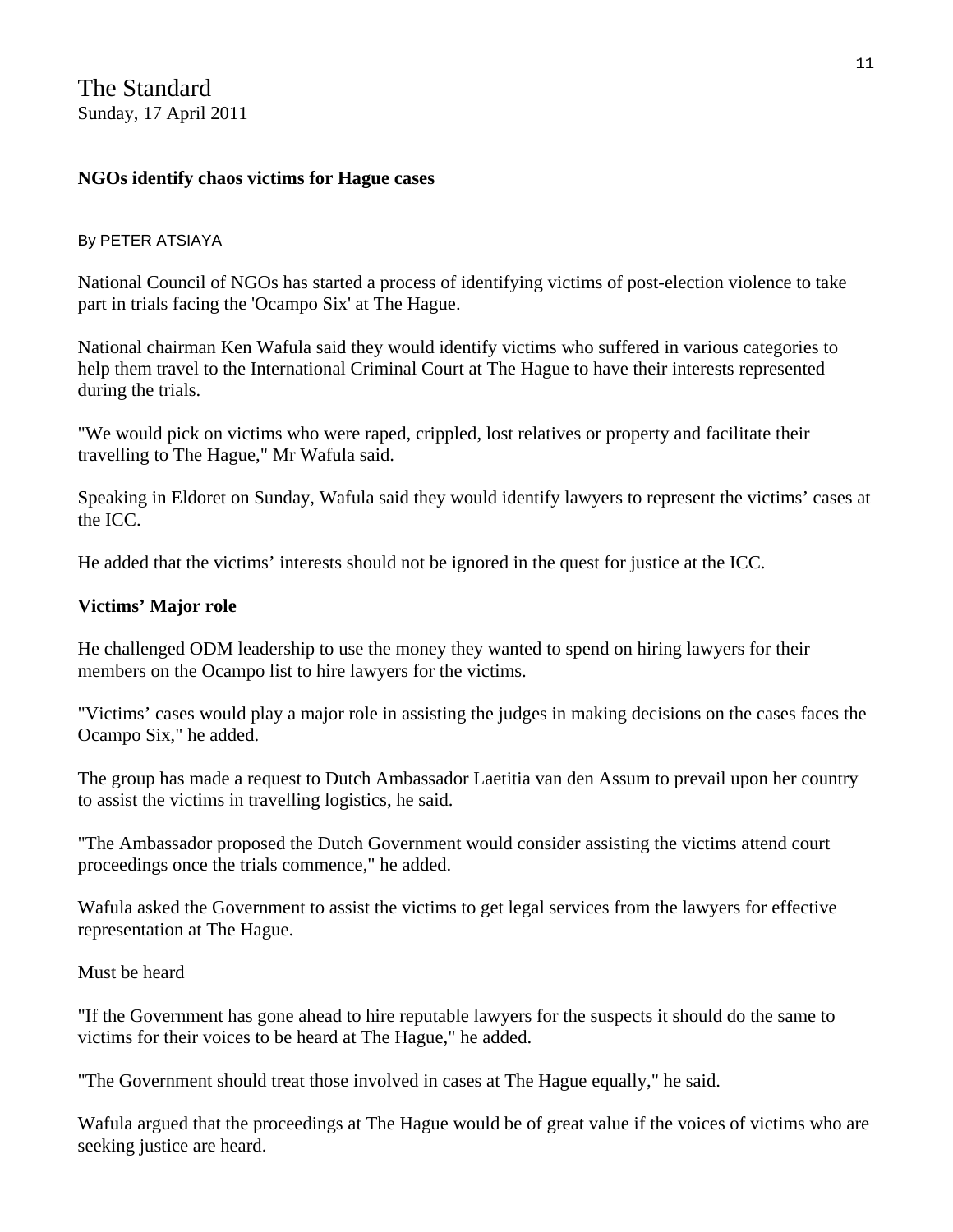# San Francisco Bay View Friday, 15 April 2011 http://sfbayview.com/2011/rwanda-genocide-erlinder-v-kagame-in-the-court-of-public-opinion/

## **[Rwanda Genocide: Erlinder v. Kagame in the court of public opinion](http://sfbayview.com/2011/rwanda-genocide-erlinder-v-kagame-in-the-court-of-public-opinion/)**

# **By Ann Garrison**



*Rwandan President Paul Kagame* 

Law professor and former National Lawyers Guild President Peter Erlinder's case against Rwandan President Paul Kagame and his official history of the Rwanda Genocide continues in the court of public opinion, with

[Erlinder refusing to return to work at the Intern](http://sfbayview.com/wp-content/uploads/2011/04/Paul-Kagame-03111.jpg)ational Criminal Tribunal on Rwanda for fear Kagame might have him assassinated. Erlinder has also published an 80-page analysis of documents which he says prove Kagame's culpability for the Rwanda Genocide and ensuing Congo Wars. KPFA News spoke to him on Saturday, April 9.

# **Transcript**

**KPFA Weekend News Anchor David Rosenberg**: April 6 was the 17th anniversary of events that triggered the massacres that the world came to know as the Rwanda Genocide. The history of the 1994 genocide and the ensuing war in Rwanda's resource rich neighbor, the Democratic Republic of Congo, are fiercely disputed by a growing number of scholars, journalists and human rights investigators and by Rwandan and Congolese opposition leaders, genocide survivors, exiles and refugees.

Victoire Ingabire Umuhoza, Rwanda's 43-year-old opposition leader and mother of three, remains in Rwanda's 1930 maximum security prison, charged with terrorism and disputing the official Rwanda Genocide history. And William Mitchell law professor and former National Lawyers Guild President Peter Erlinder has now published an 80-page footnoted and documented report in the DePaul University Law School's Journal for Social Justice in which he argues that Kagame and his Rwandan Patriotic Front regime bear responsibility for the Rwanda Genocide and Congo Wars.

Last year Kagame arrested and imprisoned Erlinder in Rwanda after he had traveled there to defend Ingabire, and last week the International Criminal Tribunal on Rwanda came close to sanctioning him for refusing to return to Arusha, Tanzania, to defend another client. Erlinder had said that he would not return because Kagame's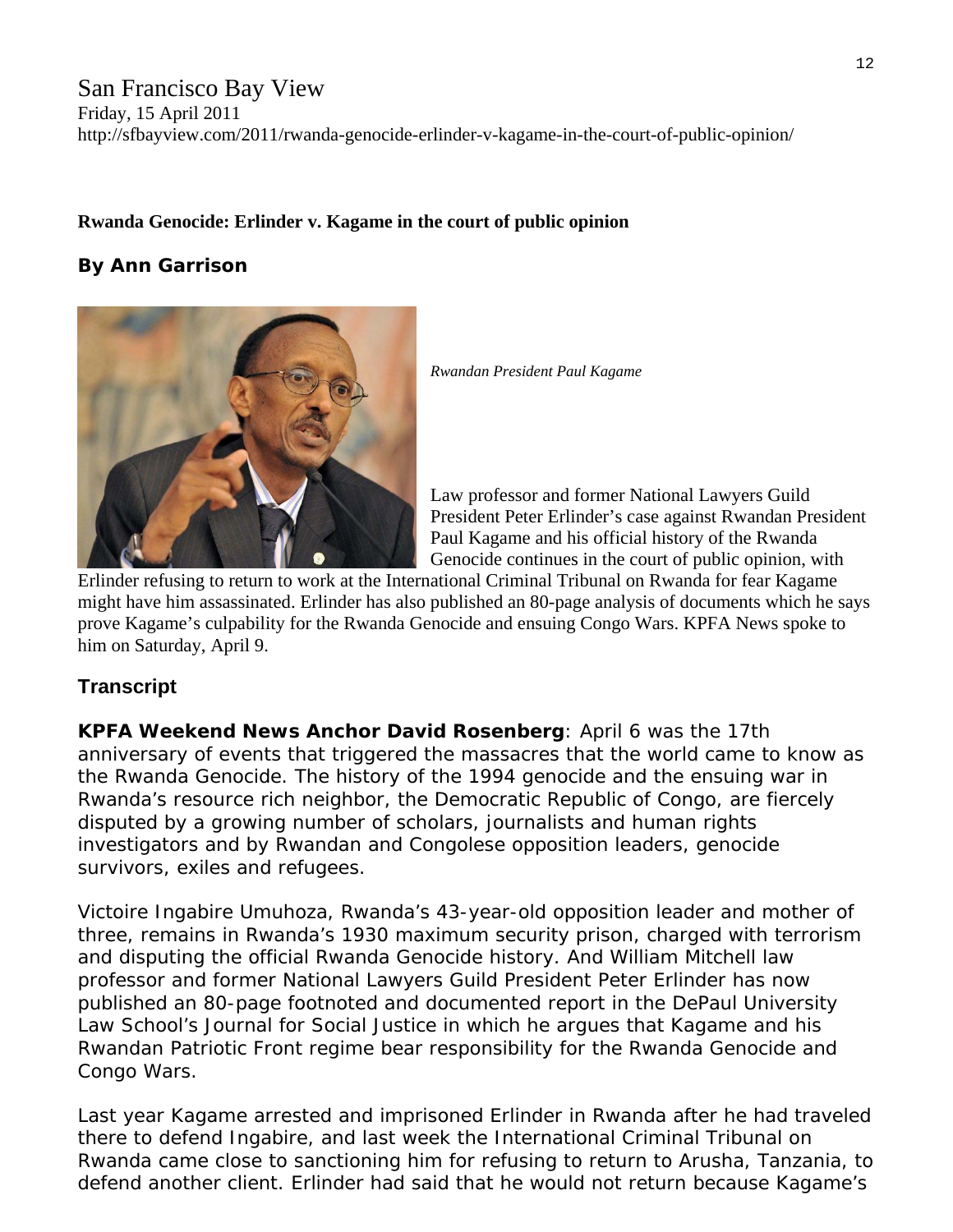Rwandan Patriotic Front agents might well assassinate, kidnap or disappear him if he did. The court did not acknowledge Erlinder's claim that his life would be in danger in Arusha, but they did excuse him after his doctor reported that he suffers from post-traumatic stress syndrome as a consequence of his arrest and imprisonment in Rwanda last year.

KPFA's Ann Garrison spoke to Professor Erlinder by phone from his office at William Mitchell College of Law, in St. Paul, Minneapolis:



*On June 14, 2010, 17 days into his ordeal in the notorious Kigali prison known as "1930," Peter Erlinder prepares a response while prosecutor Jean Bosco Mutangana argues that he should be denied bail. The American law professor is dressed in the pink Rwandan prison uniform.* 

**Ann Garrison**: Peter Erlinder, this story is still obscure to many KPFA listeners. Could you explain why Paul Kagame, the president of Rwanda, would

[conceivably want to assassinate, kidnap or disappea](http://sfbayview.com/wp-content/uploads/2011/04/Peter-Erlinder-prosecutor-Jean-Bosco-Mutangana-in-Kigali-courtroom-061410.jpg) r you?

**Peter Erlinder**: Well, during my work at the U.N. Tribunal, I had an opportunity to have access to the previously secret United Nations files that were kept by U.N. personnel in Rwanda during the time that's known as the genocide. And those documents tell a completely different story than the story the world has heard about what happened in Rwanda during that time.

Also I was able to link that to U.S. documents from the State Department, the CIA documents to defend my client and he and other military officers were acquitted of and the Pentagon and the documents from other countries. And I used those the charge of conspiracy to commit genocide, which means there was no plan on the part of the previous government and military.

**Ann Garrison**: And do the documents that you've assembled demonstrate that President Kagame and the Rwandan Patriotic Front regime are most responsible for the mass slaughter of 1994, which came to be the principle justification of the Kagame regime?

**Peter Erlinder**: Yeah, what the documents show is that the RPF were the dominant military power in Rwanda. They were responsible for assassinating the Rwandan and Burundian presidents, which touched off the mass violence. They were in a position to stop the mass violence and didn't do so because of their desire to win the war. And then once they did seize power, continued carrying out violence against civilians.

**Ann Garrison**: And what do those documents that you've assembled say about the ensuing Congo War?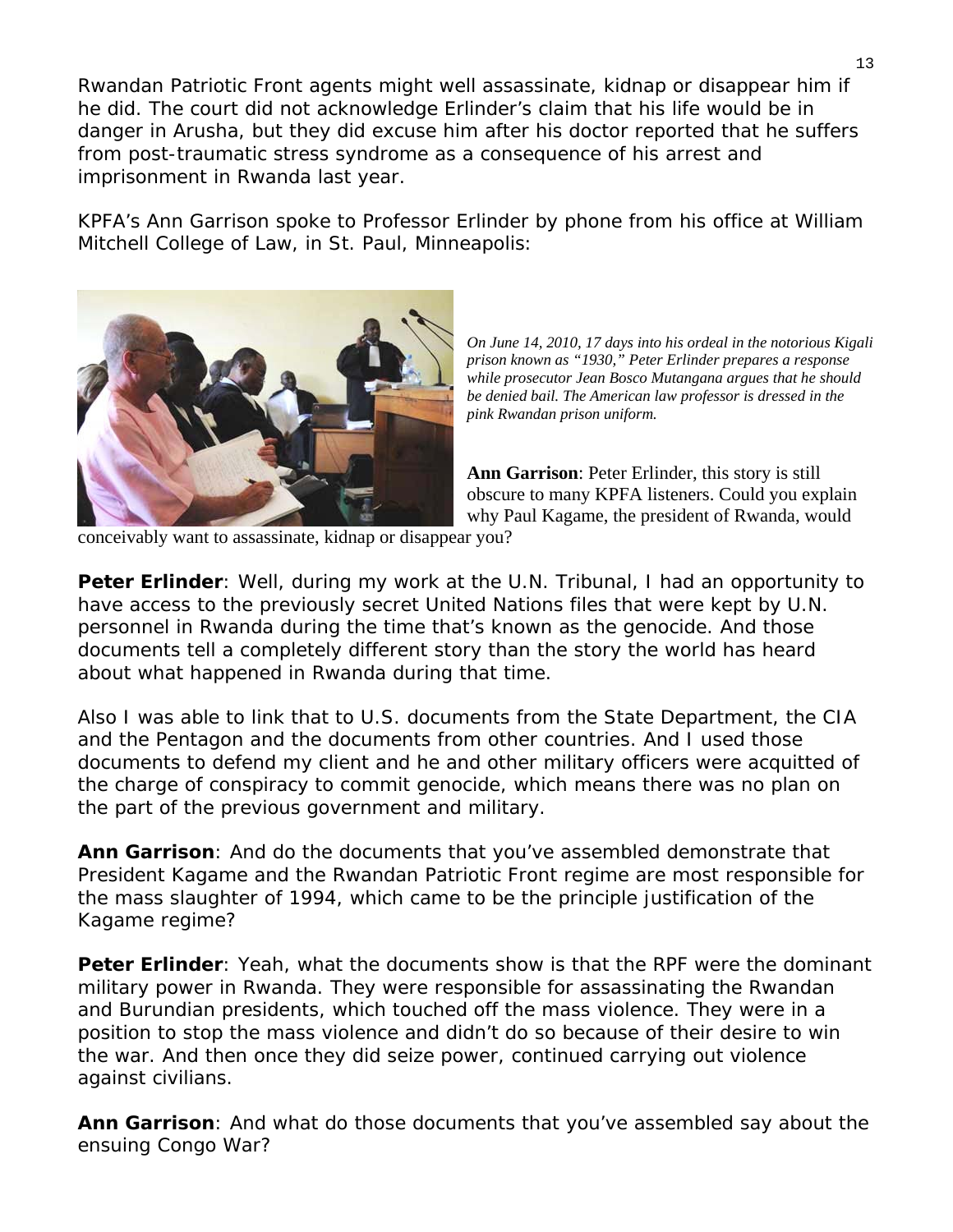out an invasion of the eastern Congo along with Uganda and then essentially to control the eastern Congo, which they do to this day. And that was accomplished because of ongoing support from the Pentagon, and then, unfortunately, it becomes clear that this support was covered up as the ICTR began to develop.

**Ann Garrison**: Links to Professor Erlinder's report on the Rwanda Genocide and Congo War can be found on the websites of the [San Francisco Bay View](http://sfbayview.com/2011/the-united-nations-ad-hoc-tribunal-for-rwanda-ictr-tpir-international-justice-or-judicially-constructed-victors-impunity/) and AfrobeatRadio.net. For Pacifica, KPFA and AfrobeatRadio, I'm Ann Garrison.

*San Francisco writer Ann Garrison writes for the [San Francisco Bay View,](http://sfbayview.com/2011/tag/ann-garrison/) [Global](http://www.globalresearch.ca/index.php?context=va&aid=14359)  [Research,](http://www.globalresearch.ca/index.php?context=va&aid=14359) [Colored Opinions,](http://coloredopinions.blogspot.com/2009/11/commonwealth-human-rights-initiative.html) [Black Star News,](http://www.blackstarnews.com/news/122/ARTICLE/6960/2010-11-27.html) the Newsline EA (East Africa) and her own blog, [Ann Garrison,](http://www.anngarrison.com/) and produces for [AfrobeatRadio](http://afrobeatradio.net/) on WBAI-NYC, [Weekend](http://www.kpfa.org/archive/show/99)  [News](http://www.kpfa.org/archive/show/99) on KPFA and her own YouTube Channel, [AnnieGetYourGang](http://www.youtube.com/user/AnnieGetYourGang). She can be reached at [ann@afrobeatradio.com](mailto:ann@afrobeatradio.com). [This story](http://anngarrison.blogspot.com/2011/04/erlinder-v-kagame-and-victors-history.html) first appeared on her blog*.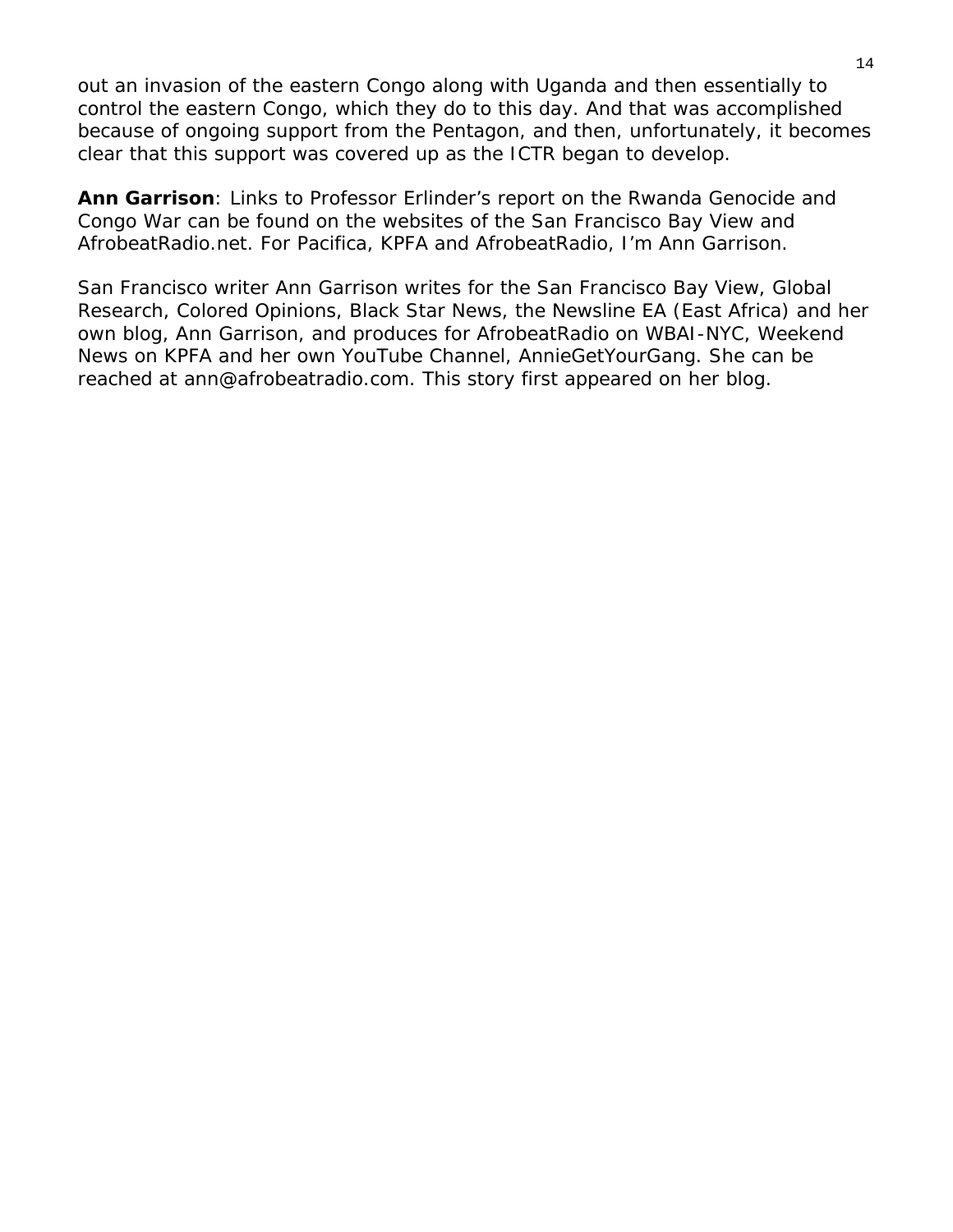# All Africa.Com Friday, 15 April 2011

## **Africa: International War Crimes - Whose Truth? Whose Justice?**

Jeanne M. Woods

#### Opinion

The international criminal justice project is gaining momentum but 'do we even agree on what kind of justice we are asking for?' asks Jeanne M. Woods. 'If Africa is ever to determine its own destiny, Africa must build its own institutions, tailored to its own history and realities, as slow and as painful a process as this might be.'

The theme of this conference essentially calls into question many of the truisms associated with the project of building an international criminal justice regime. Such an inquiry is urgent in light of the momentum that the international criminal justice project has gained since the creation of the Yugoslav and Rwandan Tribunal, the International Criminal Court for Sierra Leone and the ratification of the Rome Treaty creating the International Criminal Court (ICC).

The problem is whether the project of universal impartial justice is even conceivable in a hegemonic world order undergoing a neoliberal globalisation process. Arguably, such a project would not have been undertaken without globalisation. And yet, do we even agree on what kind of justice we are asking for? Is it retributive or restorative? Compatible with or irreconcilable with peacemaking? Which approaches will most further the goal of human dignity? And - most importantly - who gets to decide?

In April we celebrate the 17th anniversary of the first democratic elections in South Africa, ending a system of racial oppression that was declared a crime against humanity by the international community.[1] The process that ultimately ended apartheid included internationally brokered negotiations[2] and constitutionally-entrenched amnesties for politically motivated crimes[3] promoted by the United Nations itself.

Thus, a system of institutionalised forced labor, forced removals, denationalisation, disenfranchisement, torture, massacres, disappearances, impoverishment, international terrorism, assassinations, and military destabilisation, was ended in a process that saw only token prosecutions. And it has been hailed as a 'miracle.'[4]

Justice in South Africa was defined as 'truth': Full disclosure of the relevant facts. Truth was enlisted as part of the state-building process in a country whose stability was deemed critical to global capital.

While South Africa's sovereignty was protected, however, sovereignty in other states undergoing civil wars has been superseded by international mechanisms. We should not be under the illusion that such mechanisms are apolitical. These institutions are established in the context of political compromise, where neither opposing side in a civil war has won an outright military and where key figures of the old regime share power, as F.W De Klerk did in South Africa.

What then, can be the role of human rights discourse where glaring disparities of power and wealth persist after political transformation? Can the discourse be deemed fair and impartial? Even the post-WWII tribunals that launched the international criminal justice project were tainted by racism, as the Allies refused to persecute Italian forces for war crimes committed against civilian populations in Ethiopia, including widespread use of mustard gas.[5]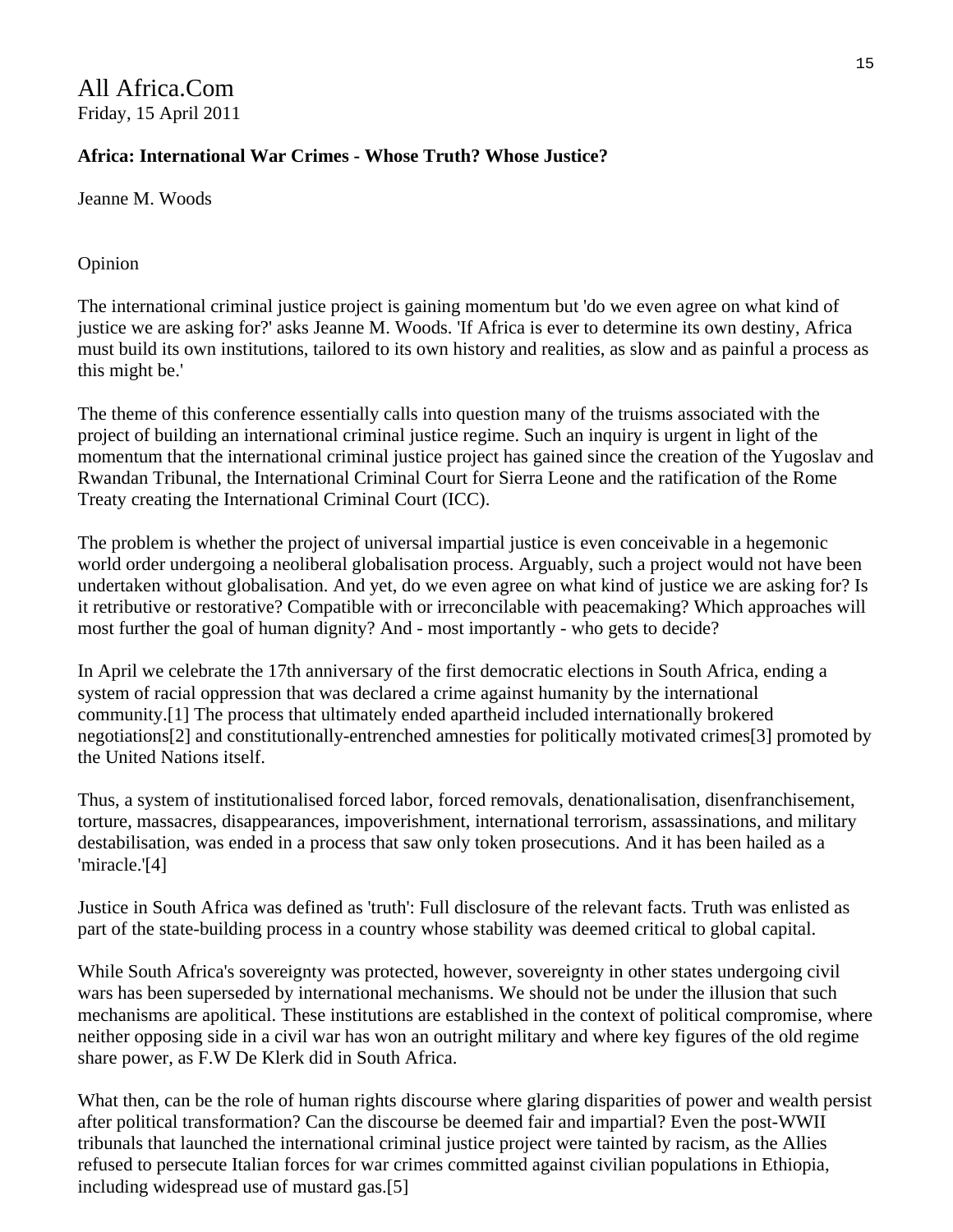Prosecutions were not pursued in Namibia or Zimbabwe, other white minority settler regimes, nor in Mozambique, Angola, or Guinea-Bissau, former Portuguese colonies liberated in the post-post colonial period.

So while I must say that I was, and remain, highly critical of the Truth and Reconciliation Commission (TRC) process in South Africa,[6] shouldn't we at least be asking ourselves whether there are any lessons to be learned from this model for the rest of Africa?

While African states were the most supportive bloc for the establishment of an International Criminal Court, much controversy has been generated by the prosecutor's exclusive focus on conflicts in African countries. True, some of these were technically self-referrals, but in a civil war context, isn't a 'selfreferral' outcome-determinative, or at a minimum victors' justice? What are the implications for Africa of the empowerment of a permanent judicial criminal mechanism in the political context of neo-liberal globalisation?

Africa has been the subject of two prior globalisations: The trans-Atlantic slave trade from the 15th-19th centuries, and the global economic expansion dating from approximately 1870-1914 - the first Scramble for Africa. Neo-liberal globalisation means the following:

- The further erosion of the already emaciated states' power to protect and provide for the welfare of their people. State authority has been forcibly transferred to

1) International financial institutions and their most powerful Member States;

2) Transnational corporations;

3) International investors and banks;

4) A variety of non-state actors, including private contractors, international NGOs, rebel groups, militias, and mercenaries.

- Neo-liberal globalisation means a new Scramble for Africa's wealth and resources. This involves traditional booty such as diamonds and gold, old and new strategic and economic minerals. The Scramble has recently been intensified by the discovery of oil and gas deposits across the Continent, fueling conflicts of incredible brutality.[7]

- Globalisation means for Africa a process of economic and political destabilisation that invites foreign military intervention under the guise of the failed state doctrine, the war on terror, and, perhaps, enforcement of the arrest warrants of the International Criminal Court.

Is the Nuremberg paradigm of individual accountability the only, or the best, route to post-conflict justice? To what extent does the liberal paradigm of individual responsibility - whether under a reconciliation or prosecution model - obscure systemic, structural crimes like apartheid, occupation, colonialism, or the neo-liberal global trade regime? Indeed, might it be said that the Rome Statute itself reflects a form of victors' justice in the crimes it chose to codify?

Why isn't production of weapons of mass destruction, including nuclear weapons, a crime against humanity under the Statute? What about arms trafficking to conflict areas? Trade in conflict minerals? Recruitment of former child soldiers by private contractors, a subject currently being debated in Britain?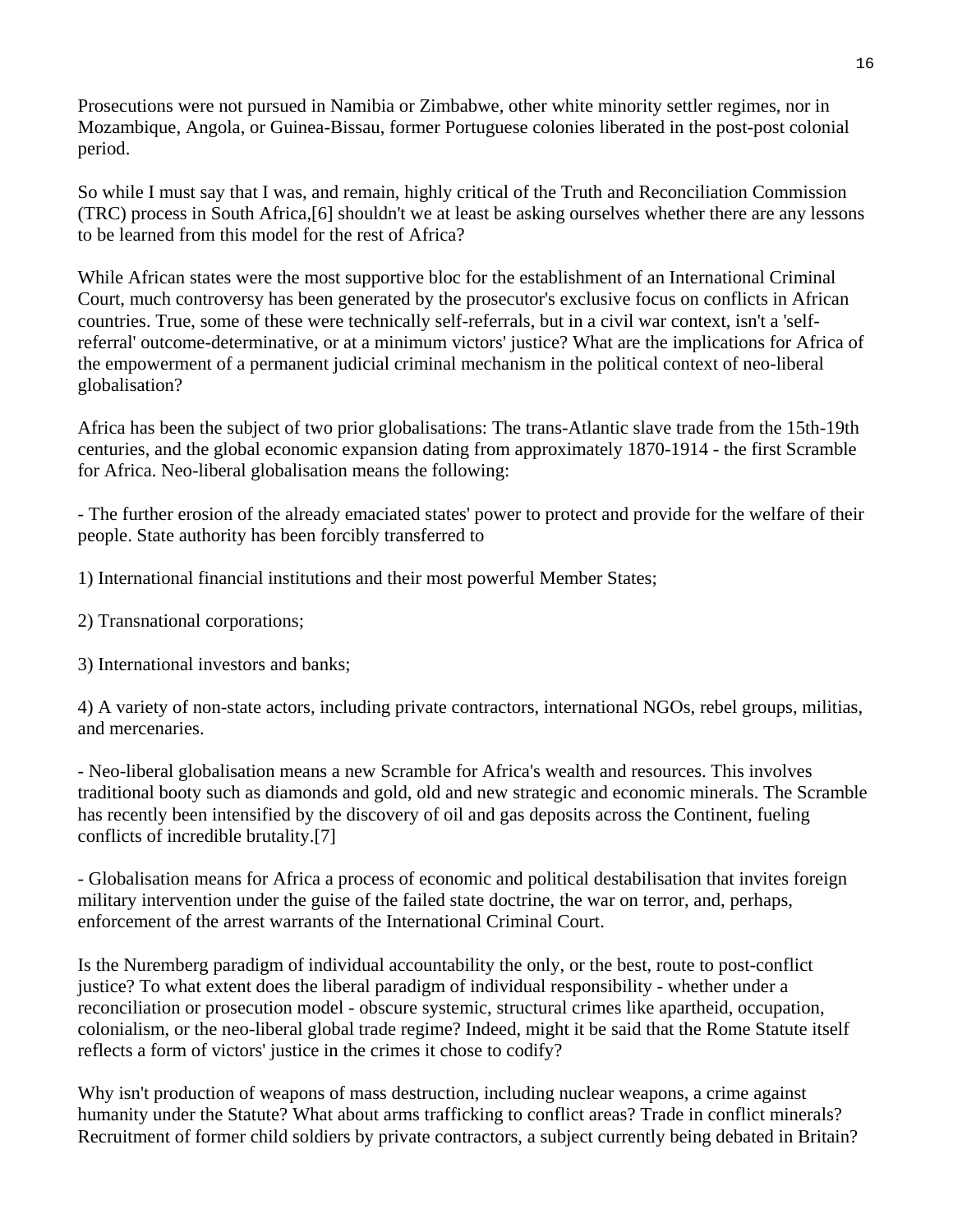Is the ICC's legitimacy, and hence its efficacy, irreparably undermined as long as nationals of powerful States remain off-limits to the Court's jurisdiction, while the elite, undemocratic, and highly politicised Security Council can haul in non-parties to the Rome Statute?

Although the US is not a party to the Rome Statute, the legal advisor to the United States Department of State led a delegation to the ICC Review Conference in Kampala. Reportedly the Obama Administration is considering a request from Prosecutor Luis Ocampo to deploy AFRICOM - the US military command for Africa - to 'assist' in the enforcement of ICC warrants.[8] As Harold Koh reportedly stated, the US, while still unwilling to become a party to the Rome Treaty, would cooperate with the ICC when it is in the interest of the US to do so.[9]

AFRICOM's genesis can be traced to a December 2000 CIA report in which analysts speculated about the future supply of African oil. In his May 2001 report on US energy policy, former vice-president Richard Cheney highlighted the new significance of African oil for US markets.[10] Eight months later, the Institute for Advanced Strategic and Political Studies (IASPS), a neoconservative think-tank based in Israel, held a symposium in Washington, D.C. entitled 'African Oil: A Priority for U.S. National Security and African Development.' Speakers included US diplomatic and intelligence officials, members of Congress, and energy industry executives. The symposium spawned a working group, the African Oil Policy Initiative Group (AOPIG), which issued recommendations for US policy.

Asserting a convergence of US energy security interests and African economic development goals, the group proposed an 'historic, strategic alignment with West Africa,' with the Gulf of Guinea emerging as a 'vital U.S. interest.' The goal is a US-West Africa relationship defined by: 1) a focus on US military engagement in sub-Saharan Africa; 2) large scale US capital investment in regional oil and gas infrastructure projects; 3) creation of a US-Africa free trade agreement; and 4) conditioning debt forgiveness upon free market reforms in critical sectors.[12]

In 2002, the Bush Administration's National Security Strategy, in which the doctrine of preemptive military action was announced, asserted that Africa's 'disease, war, and desperate poverty' threatens a U.S. strategic priority: 'combating global terror.'[13] A senior Defense Department official reportedly commented in 2003 that 'a key mission for U.S. forces (in Africa) would be to ensure that Nigeria's oil fields ... are secure.'[14] In 2004 a Congressionally-appointed panel proposed a 'conceptual shift to a strategic view of Africa.'[15] The Administration's 2006 National Security Strategy identifies Africa as 'a high priority' and - in a resurrection of the doctrine of terra nullius - 'recognizes that [U.S.] security depends upon ... strengthening fragile and failing states and bring[ing] ungoverned areas under the control of effective democracies.'[16] In February 2007, President Bush announced the formation of AFRICOM,[17] a new unified combatant command to 'protect U.S. national security objectives in Africa and its surrounding waters,'[18] and to promote 'peace ... development, health, education, democracy, and economic growth in Africa.'[19]

Will AFRICOM further peace and justice in Africa? Far-away proceedings in The Hague, or an expensive show-trial in Sierra-Leone? Is impunity the only alternative?

If Africa is ever to determine its own destiny, Africa must build its own institutions, tailored to its own history and realities, as slow and as painful a process as this might be. There are some efforts underway under the authority of the African Union, ECOWAS, and other fledgling institutions. These institutions and independent entities must be strengthened. Moreover, vigorous conflict resolution will require the legal and political empowerment of minority sub-State groups so that they have a stake in peace.

Some of these measures might include:

- Equitable resource distribution;